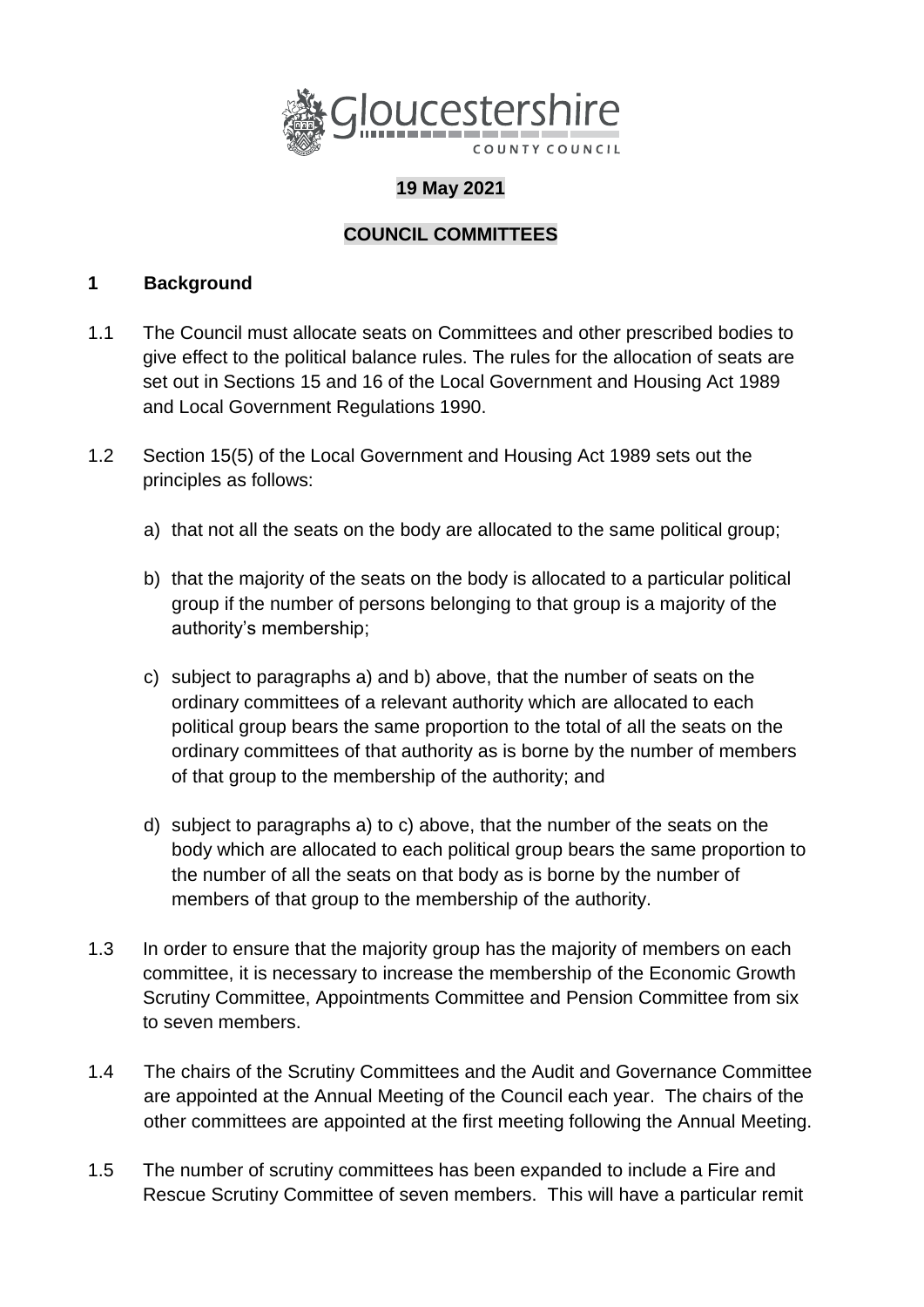around governance ahead of the publication of the Government White Paper on Fire Service Reform.

- 1.6 The appointment of members to the Police and Crime Panel is also covered in this report.
- 1.7 An updated version of the report will be available ahead of the meeting showing the members nominated by the political groups for each committee.

## **2 Recommendation 1: committee changes**

- 2.1 To increase the size of the Economic Growth Scrutiny Committee, Appointments Committee and Pension Committee from six to seven members to reflect the requirements of Section 15(5) of the Local Government and Housing Act 1989.
- 2.2 To establish a new scrutiny committee of seven members for the Fire and Rescue Service.

## 3 **Recommendation 2: to appoint Chairs of the Scrutiny Committees and the Audit and Governance Committee**

| <b>Corporate Overview Scrutiny Committee</b>         |  |
|------------------------------------------------------|--|
| <b>Children and Families Scrutiny Committee</b>      |  |
| <b>Economic Growth Scrutiny Committee</b>            |  |
| <b>Environment Scrutiny Committee</b>                |  |
| Fire and Rescue Scrutiny Committee                   |  |
| <b>Health Scrutiny Committee</b>                     |  |
| Adult Social Care and Communities Scrutiny Committee |  |
| <b>Audit and Governance Committee</b>                |  |

#### **4 Recommendation 3: to determine committee membership**

#### **A2 Corporate Overview Scrutiny Committee**

| GCC<br>members | Cons | Lib Dem | Lab | Green |
|----------------|------|---------|-----|-------|
|                |      |         |     |       |
| 13             |      |         |     |       |
|                |      |         |     |       |
|                |      |         |     |       |
|                |      |         |     |       |
|                |      |         |     |       |
|                |      |         |     |       |
|                |      |         |     |       |

The membership of this committee should include chairs of the other scrutiny committees.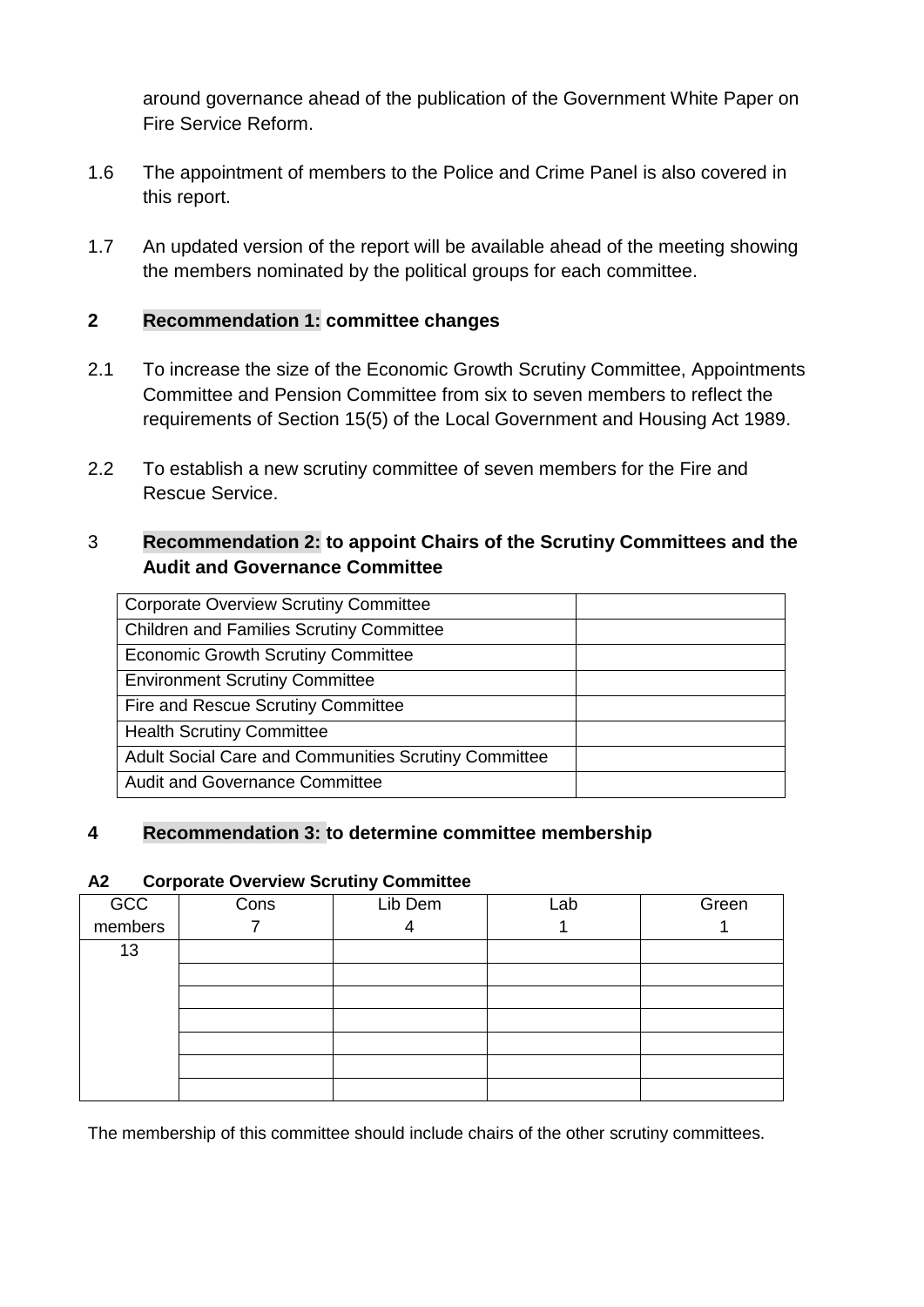# **A3 Scrutiny Committees**

## **Children and Families Scrutiny**

| GCC<br>members | Cons | Lib Dem | Lab | Green |
|----------------|------|---------|-----|-------|
|                | 5    |         |     |       |
| 9              |      |         |     |       |
|                |      |         |     |       |
|                |      |         |     |       |
|                |      |         |     |       |
|                |      |         |     |       |
|                |      |         |     |       |

#### **Economic Growth Scrutiny**

| GCC<br>members | Cons | Lib Dem | Lab | Green |
|----------------|------|---------|-----|-------|
|                |      |         |     |       |
|                |      |         |     |       |
|                |      |         |     |       |
|                |      |         |     |       |
|                |      |         |     |       |

## **Environment Scrutiny**

| GCC<br>members | Cons | Lib Dem | Lab | Green |
|----------------|------|---------|-----|-------|
|                | 5    |         |     |       |
| 9              |      |         |     |       |
|                |      |         |     |       |
|                |      |         |     |       |
|                |      |         |     |       |
|                |      |         |     |       |

## **Fire and Rescue Scrutiny Committee**

| GCC<br>members | Cons | Lib Dem | _ab | Green |
|----------------|------|---------|-----|-------|
|                |      |         |     |       |
|                |      |         |     |       |
|                |      |         |     |       |
|                |      |         |     |       |
|                |      |         |     |       |

### **Health Scrutiny**

| GCC<br>members | Cons | Lib Dem | ∟ab | Green |
|----------------|------|---------|-----|-------|
|                | 5    |         |     |       |
|                |      |         |     |       |
|                |      |         |     |       |
|                |      |         |     |       |
|                |      |         |     |       |
|                |      |         |     |       |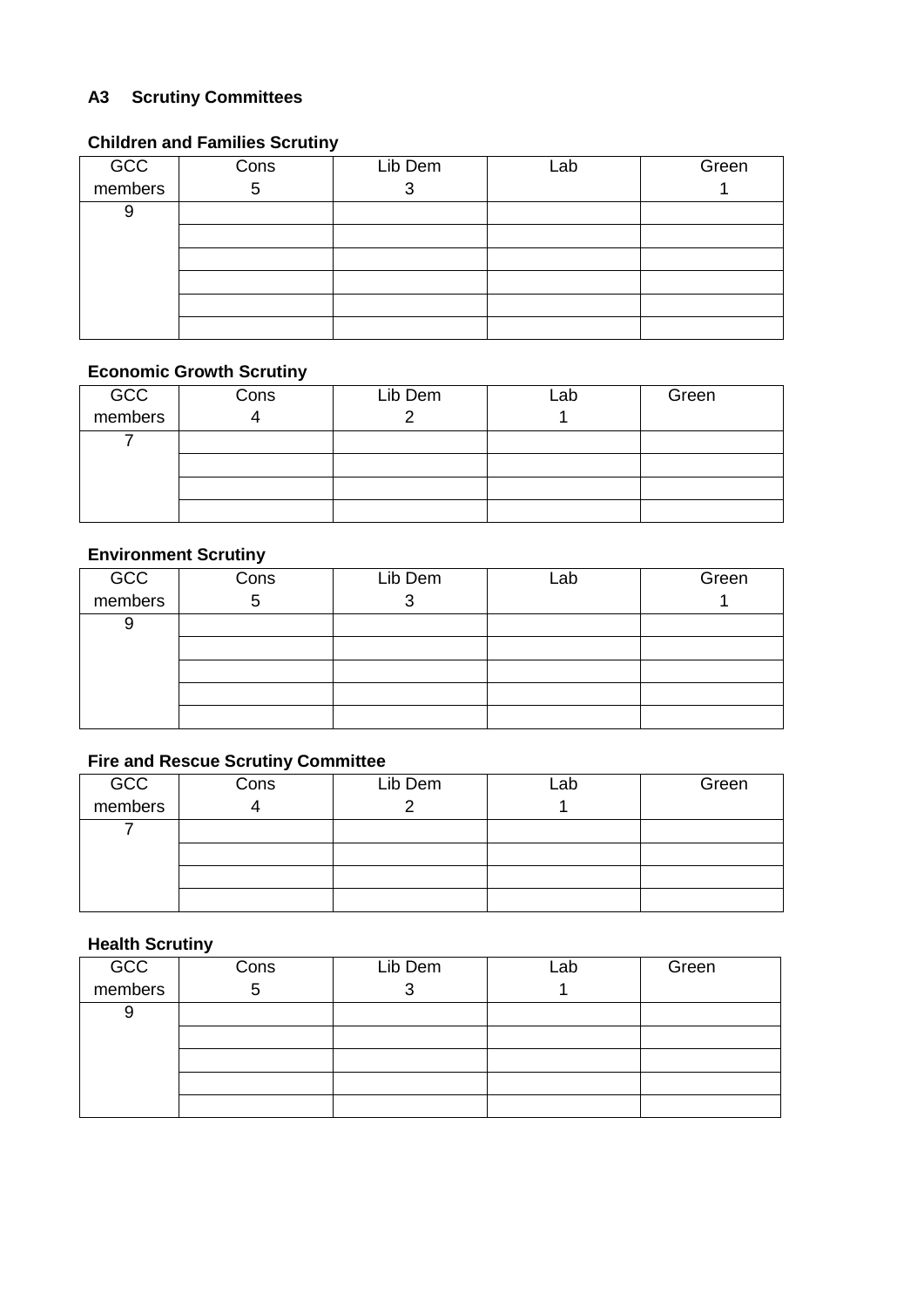## **Adult Social Care and Communities Scrutiny**

| GCC<br>members | Cons | Lib Dem | Lab | Green |
|----------------|------|---------|-----|-------|
|                | b    |         |     |       |
| 9              |      |         |     |       |
|                |      |         |     |       |
|                |      |         |     |       |
|                |      |         |     |       |
|                |      |         |     |       |

#### **A4 Audit and Governance Committee**

| GCC<br>members | Cons | Lib Dem | Lab | Green |
|----------------|------|---------|-----|-------|
|                | 6    | ◠<br>O  |     |       |
| 11             |      |         |     |       |
|                |      |         |     |       |
|                |      |         |     |       |
|                |      |         |     |       |
|                |      |         |     |       |
|                |      |         |     |       |

#### **A5 Appeals Committee**

| . .<br>GCC<br>members | Cons | Lib Dem | Lab | Green |
|-----------------------|------|---------|-----|-------|
|                       | 8    | 5       |     |       |
| 15                    |      |         |     |       |
|                       |      |         |     |       |
|                       |      |         |     |       |
|                       |      |         |     |       |
|                       |      |         |     |       |
|                       |      |         |     |       |
|                       |      |         |     |       |
|                       |      |         |     |       |

#### **A6 Appointments Committee**

| GCC     | Cons | Lib Dem | ∟ab | Green |
|---------|------|---------|-----|-------|
| members |      |         |     |       |
|         |      |         |     |       |
|         |      |         |     |       |
|         |      |         |     |       |
|         |      |         |     |       |

At least one member of the Appointments Committee must be a member of the Cabinet.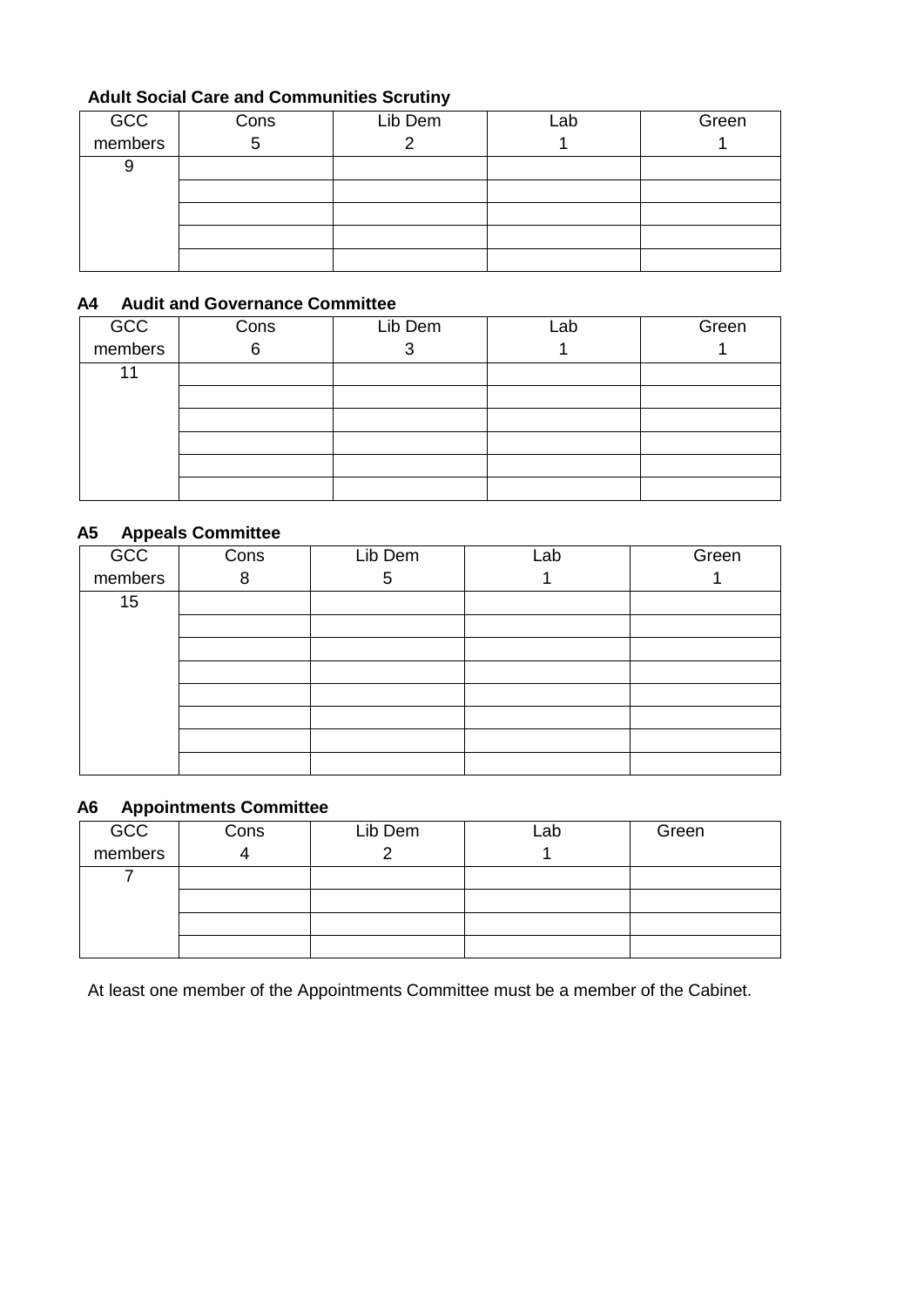## **A7 Constitution Committee**

| GCC<br>members | Cons | Lib Dem | Lab | Green |
|----------------|------|---------|-----|-------|
|                |      |         |     |       |
| g              |      |         |     |       |
|                |      |         |     |       |
|                |      |         |     |       |
|                |      |         |     |       |
|                |      |         |     |       |

#### **A8 Planning Committee**

| GCC<br>members | Cons | Lib Dem | Lab | Green |
|----------------|------|---------|-----|-------|
|                | 8    | 5       |     |       |
| 15             |      |         |     |       |
|                |      |         |     |       |
|                |      |         |     |       |
|                |      |         |     |       |
|                |      |         |     |       |
|                |      |         |     |       |
|                |      |         |     |       |
|                |      |         |     |       |

## **A9 Regulatory Committees**

# **Commons and Rights of Way Committee**

| GCC<br>members | Cons | Lib Dem | Lab | Green |
|----------------|------|---------|-----|-------|
|                | G    |         |     |       |
| 9              |      |         |     |       |
|                |      |         |     |       |
|                |      |         |     |       |
|                |      |         |     |       |
|                |      |         |     |       |

## **Safety and Licensing Committee**

| GCC<br>members | Cons | Lib Dem | Lab | Green |
|----------------|------|---------|-----|-------|
|                | b    |         |     |       |
| 9              |      |         |     |       |
|                |      |         |     |       |
|                |      |         |     |       |
|                |      |         |     |       |
|                |      |         |     |       |

## **Traffic Regulation Committee**

| GCC<br>members | Cons | Lib Dem | Lab | Green |
|----------------|------|---------|-----|-------|
|                | 5    |         |     |       |
| 9              |      |         |     |       |
|                |      |         |     |       |
|                |      |         |     |       |
|                |      |         |     |       |
|                |      |         |     |       |